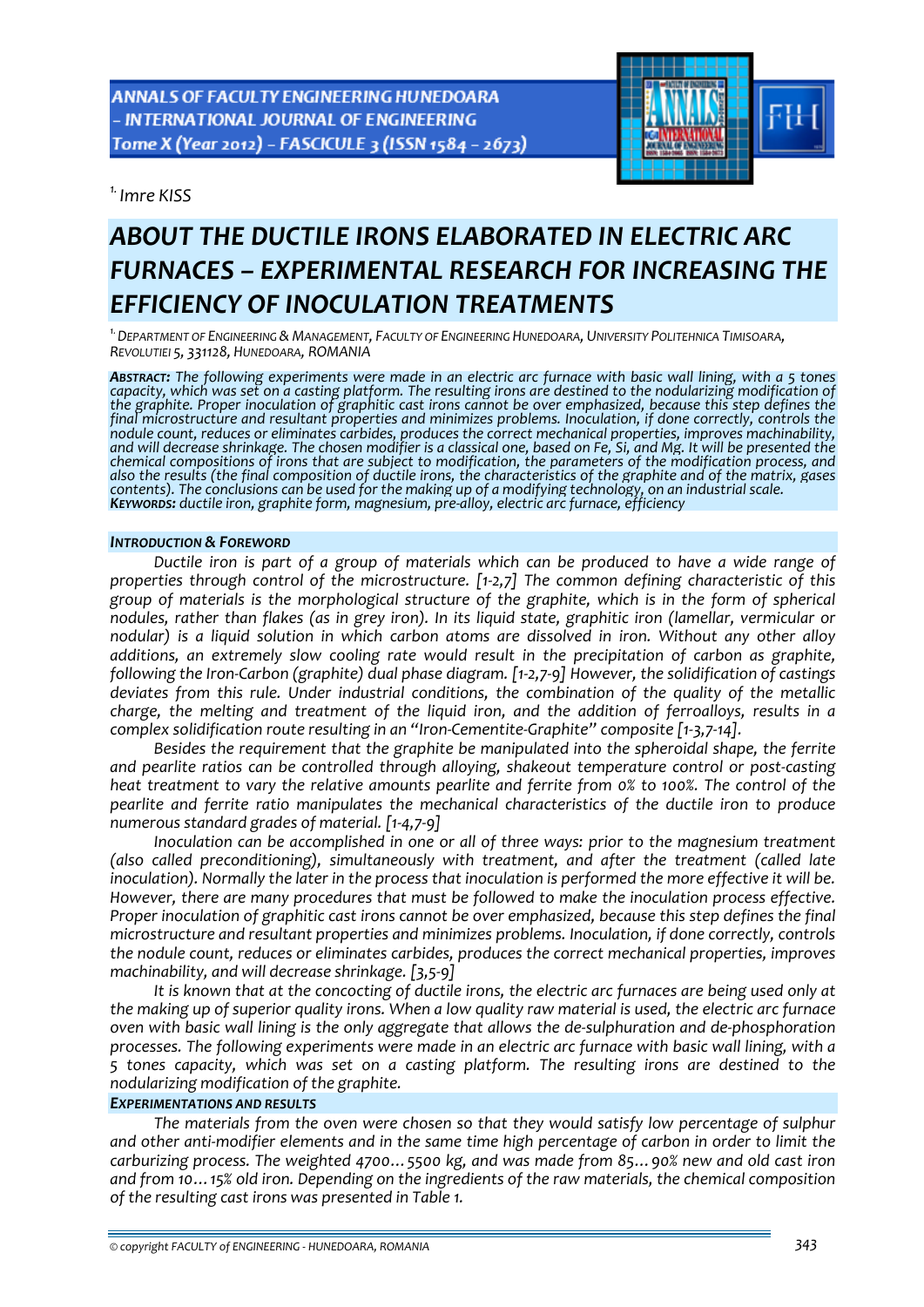| Chemical composition. % |      |      |       |       |       |            | $S_{\text{C}}$ | $\eta_{\rm Mg}$ % |
|-------------------------|------|------|-------|-------|-------|------------|----------------|-------------------|
|                         | Si   | Мn   |       |       |       | $Mg_{rez}$ |                |                   |
| 3.68                    | 1.56 | 0.66 | 0.110 | 0.030 | 0.004 | 0.048      | 0.98           | 25                |
| 3.72                    | 1.73 | 0.70 | 0.110 | 0.022 | 0.002 | 0.043      | 1.01           | 21                |
| 3.60                    | 1.92 | 0.68 | 0.110 | 0.020 | 0.013 | 0.005      | 0.98           | 23                |
| 3.64                    | 1.87 | 0.92 | 0.127 | 0.021 | 0.019 |            | 0.99           | 27                |
| 3.80                    | 2.03 | 0.79 | 0.120 | 0.025 | 0.008 | 0.063      | 1.05           | 38                |
| 3.70                    | 1.34 | 0.76 | 0.095 | 0.021 | 0.011 | 0.059      | 0.96           | 28                |
| 3.72                    | 1.80 | 0.75 | 0.130 | 0.033 | 0.010 | 0.037      | 1.01           | 23                |
| 3.60                    | 1.94 | 0.79 | 0.150 | 0.030 | 0.010 | 0.080      | 0.99           | 40                |
| 3.66                    | 1.66 | 0.78 | 0.140 | 0.023 | 0.009 | 0.031      | 0.98           | 21                |
| 3.73                    | 1.95 | 0.68 | 0.113 | 0.022 | 0.011 | 0.048      | 1.02           | 28                |

*Table 1. Chemical composition of the resulting cast irons*

*For the modification it was chosen the pot modifying technology together with the help of the modifying bell. The modifier quantity was calculated taking into account the Sulphur percentage from the resulting cast irons as well as the parameters of the modifying process. The relationship is the following:*

$$
Q_{mod} = \frac{0.76(5 - 0.10) + Mg_{reg} + t.10^{-3}}{Mg_{predloy}} \cdot \left(\frac{T}{1450}\right)^2 \cdot G
$$
 (1)

*where: S – the sulphur percentage in iron exposed to the modification,[%]*

*Mgrez – the proposed magnesium in iron, [%]*

*t – the time required to maintain iron in, after modification, [min]*

<sup>η</sup> *– the assimilation efficiency of the magnesium, [%]*

*Mgprealloy – the quantity of magnesium in pre‐alloy, [%]*

*T – modification temperature, [C]*

*G – the quantity of modified iron, [kg]*

*The pre‐alloy quantity needed for modification is related to a number of process parameters which become the most probable sources of variability of the magnesium concentration in the casting. By maintaining accurate records of these key process parameters, the foundryman can then identify the possible causes of the observed variability.*

Nowadays, most foundries use the Fe-Si-Mg (with 5... 12% Mg) and Fe-Si-Ca-Mg (with 10... 15% Mg) *types pre‐alloys for the modification treatment. In our experiments, the chosen modifier is a classical* one, based on Fe, Si, and Mg. The used pre-alloy had the chemical composition, which is presented in *Table 2. The limits of molted irons chemical composition, before modification, were presented in Table 3. The residual elements category is the one with the largest number of elements. In our experiments, the residual elements in ductile iron are presented in Table 4. Several of the elements are intentionally added to improve nodule count or/and stabilize pearlite (see the ad notations from the same Table 4). Table 2. The chemical composition of used pre‐alloy Table 3. The limits of molted irons chemical composition*

| Mg, %    |           | Limits of<br>chemical composition, % |          |      |       |       |      |
|----------|-----------|--------------------------------------|----------|------|-------|-------|------|
| 10.015.0 | 40.045.0  |                                      | - -<br>- | Mn   |       |       | ັ    |
| cα       |           |                                      | 1.34     | 0.68 | 0.095 | 0.020 | 0.98 |
| max 1.0  | remainder | २.७०                                 | 1.92     | 0.80 | 0.110 | 0.030 | 1.05 |

*Table 4. Residual elements in cast irons*

| Chemical composition, ppm |     |     |     |     |    |     |     |     |  |
|---------------------------|-----|-----|-----|-----|----|-----|-----|-----|--|
| Cr                        | Ni  | Mo  | ĹΟ  |     |    | Cu  | Pb  | As  |  |
| 11                        | 414 | 163 | 113 | 443 | 81 | 164 | 183 | 108 |  |
| 88                        | 310 | 17  | 113 | 198 | 26 | 178 | 45  | 44  |  |
| 58                        | 484 | 29  | 123 | 221 | 29 | 219 | 8   | 71  |  |
|                           | 251 | 76  | 76  | 139 |    | 125 | 63  |     |  |
| 125                       | 461 | 96  | 188 | 215 | 79 | 77  | 194 | 113 |  |
| 96                        | 284 | 22  | 104 | 147 | 24 | 163 | 44  | 40  |  |
| 100                       | 293 | Ω   | 105 | 152 | 25 | 168 | 36  | 42  |  |
| 98                        | 288 | -   |     | 157 | 25 | 166 |     | 41  |  |
| 12                        | 440 | 189 | 112 | 299 | 90 | 201 | 210 | 119 |  |

*Note: Element promoting chunk graphite are: Ni; Elements promoting flake graphite are: As, Cu, Pb; Pearlite promoting elements are: As, Cr, Cu, Mo, Ni, Ti, V; Carbide promoting elements are: Cr, Mo, Ti, V;*

*The sequence of the modification operations of cast iron was the following:*

 *molted iron, elaborated in the 5 tone furnace was melted in the 8 tone modification treatment ladle, after which the transportation of this on the casting platform was executed;*

 *in the modification area the molted iron was cleaned of the formed slag and the temperature was measured;*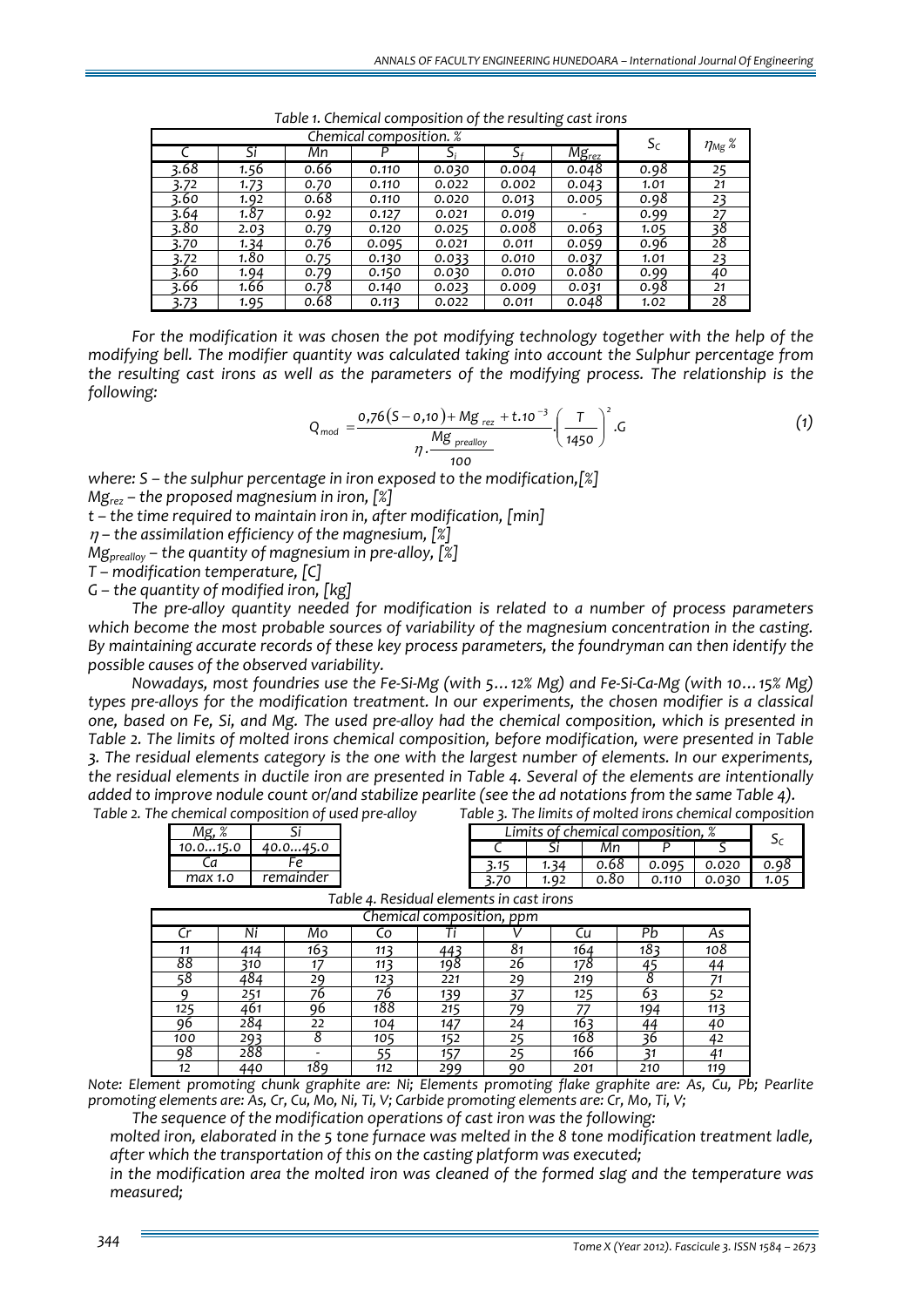*after closing the modification treatment ladle, the actual modification was undertaken. The reaction during modification was strong due to the high temperature of the iron. The modification time was 3‐4 minutes;* 

 *after cleaning the pot of the slag formed during the modification, the casting was executed. The stop time between modification and casting process was 6‐8 minutes and the duration of modification was 1‐2 minutes.*

*The total duration to maintain the molted status did not go over 12 minutes (see Table 5). The microstructures are shown in Table 6. The cast pieces out of the modified irons were exposed to a heat treatment for detention (see Table 6), according to the following pattern:*

 *heating from 150 to 650<sup>o</sup> C with a* speed of 100°C/h, for 5 hours; *maintain at 650<sup>o</sup> C for 4 hours; cool from 650<sup>o</sup>C to 300<sup>o</sup>C with a* speed of 100°C/h;

*free cooling from* 300°C to the environmental temperature.







*Fig. 1. The temperatures of the modification process Fig. 2. The duration of the modification process Table 6. Microstructures of the ductile irons and applied heat treating*

| No |                             | ັບ                     | Heat                     |                    |                      |           |
|----|-----------------------------|------------------------|--------------------------|--------------------|----------------------|-----------|
|    | Graphite forms              | Surface<br>occupied, % | Graphite<br>diameter, µm | Matrix             | Mg <sub>rez,</sub> % | treating  |
|    | nodular + vermicular        | 10.91                  | 75                       | ferrite            | 0.049                | detension |
|    | nodular                     | 9.52                   | 60                       | ferrite            | 0.043                | detension |
|    | flake                       | 14.50                  | ۰                        | ferrite            | 0.005                | detension |
| 4  | flake                       | 11.91                  | $\overline{\phantom{a}}$ | ferrite            |                      |           |
|    | nodular                     | 7.71                   | 70                       | ferrite            | 0.063                | detension |
| 6  | nodular                     | 10.09                  | 75                       | ferrite + pearlite | 0.059                | detension |
|    | nodular                     | 13.02                  | 90                       | ferrite + pearlite | 0.037                | detension |
| 8  | nodular + vermicular        | 11.44                  | 62                       | ferrite + pearlite | 0.080                | detension |
|    | nodular + flake             | 6.52                   | 70                       | ferrite + pearlite | 0.031                | detension |
| 10 | nodular, vermicular + flake | 11.84                  | 70                       | ferrite + pearlite | 0.048                | detension |

## *CONCLUSIONS*

*After experimentations, we can draw the conclusions and make some suggestions for the ductile iron production in the electric arc furnaces, as follow:*

 *the elaboration of ductile irons for modification in electric arc furnaces is possible especially due to the fact that the process for elaboration can be led much easier, resulting in less quantities of sulphur, the main restrictive element in the composition of chemical composition, as well as other hampering elements (P, O, H, N);* 

 *overall chemistry control, modification treatment, and modifying agents adding are all important* steps in the ductile iron processing, but all these can be dominated in importance to a certain extent *through good inoculation;*